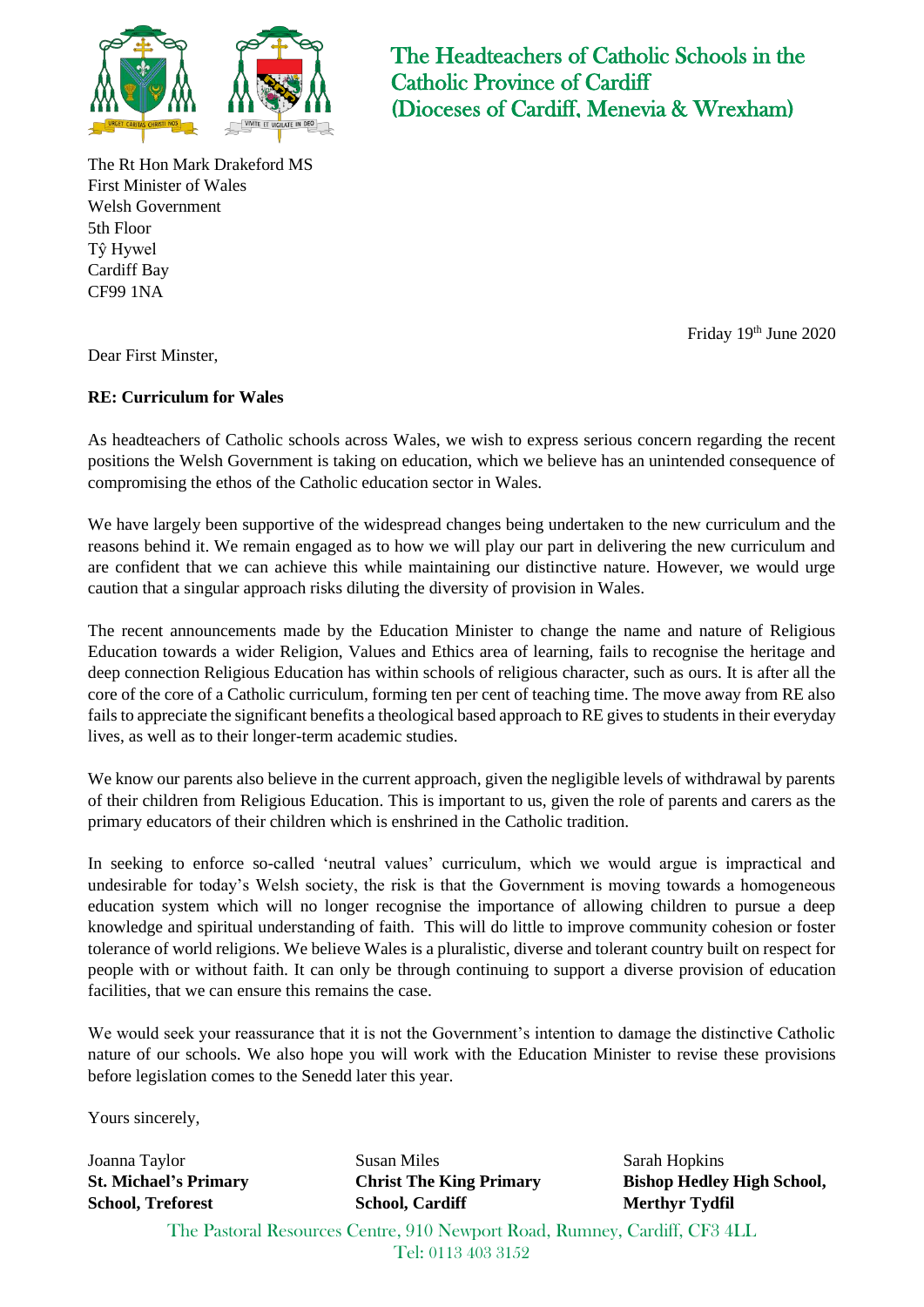

Ceri Prosser **Cwmbran RC Junior & Infants School, Cwmbran**

Mr D B Thomas **St. Illtyd's Catholic High School, Cardiff**

Louise Mills **Holy Family RC Primary School, Cardiff**

Karen Lewis **St. Aloysius RC School, Gurnos Estate**

Justin O'Sullivan **Cardinal Newman RC School, Pontypridd**

Wendy Lavagna **Saints Gabriel & Raphael Primary School, Tonypany**

John McMorrow **St. Joseph's RC Primary School, Tredegar**

Kathryn Giernalczyk **St. Helen's Catholic Primary School, Barry**

Gareth Rein **St. Joseph's RC Primary School, Penarth**

Mrs Jackie Phillips **St. Mary's & St. Patrick's School, Bridgend**

Catherine Power **St. Philip Evans RC Primary School, Cardiff**

M. Langsdale & C. Power **St. Francis RC Primary School, Cardiff**

## The Headteachers of Catholic Schools in the Catholic Province of Cardiff (Dioceses of Cardiff, Menevia & Wrexham)

David Blackwell **St. Richard Gwyn Catholic High School, Barry**

Abigail Davies **Holy Name Catholic Primary School, Fishguard**

Francesca Sartori **St. Therese's Catholic Primary School, Port Talbot**

Angela Nicholls **St. Teilo's Catholic Primary School, Tenby**

Julie Beaumont Rees **St. Joseph's Catholic Infant School, Port Talbot**

Stephen Lord **St. Albans RC High School, Pontypool**

Paul Welsh **Padre Pio RC Primary School, Pontypool**

John Morgan **St. Anthony's Catholic Primary School, Chester**

Richard Jones **St. Mary's Catholic Primary School, Holyhead**

Sarah Ruggeri **St. Mary's Catholic Primary School, Newtown**

Louise Robinson **St. David's Primary School, Newport**

Lindsay Smith **St Patricks RC Primary School, Newport**

Claire Priest-Jones **St. Anne's Catholic Primary, Wrexham**

Ashley Howells **St. John Lloyd Catholic Comprehensive School, Llanelli**

Eirian Bradley-Roberts **Sanates Helen School, Gwynedd**

David Lewis **St. Illtyd's Primary School, Swansea**

Angela Heald **St. Joseph's Cathedral Primary School, Swansea**

Claire Russell **St. Mary's RC Primary School, Cardiff**

Mrs Alison Howells **St. Mary's Catholic Primary School, Llanelli**

Joanne Weightman **St. Mary's RC Primary School, Chepstow & St. David's Cwmbran RC School, Cwmbran**

Mr Viv Evans **Our Lady & St. Michael's RC School, Abergavenny**

Juliet Stack **St. Joseph's RC Primary School, Swansea**

Elizabeth Richards **St. David's RC Primary School, Swansea**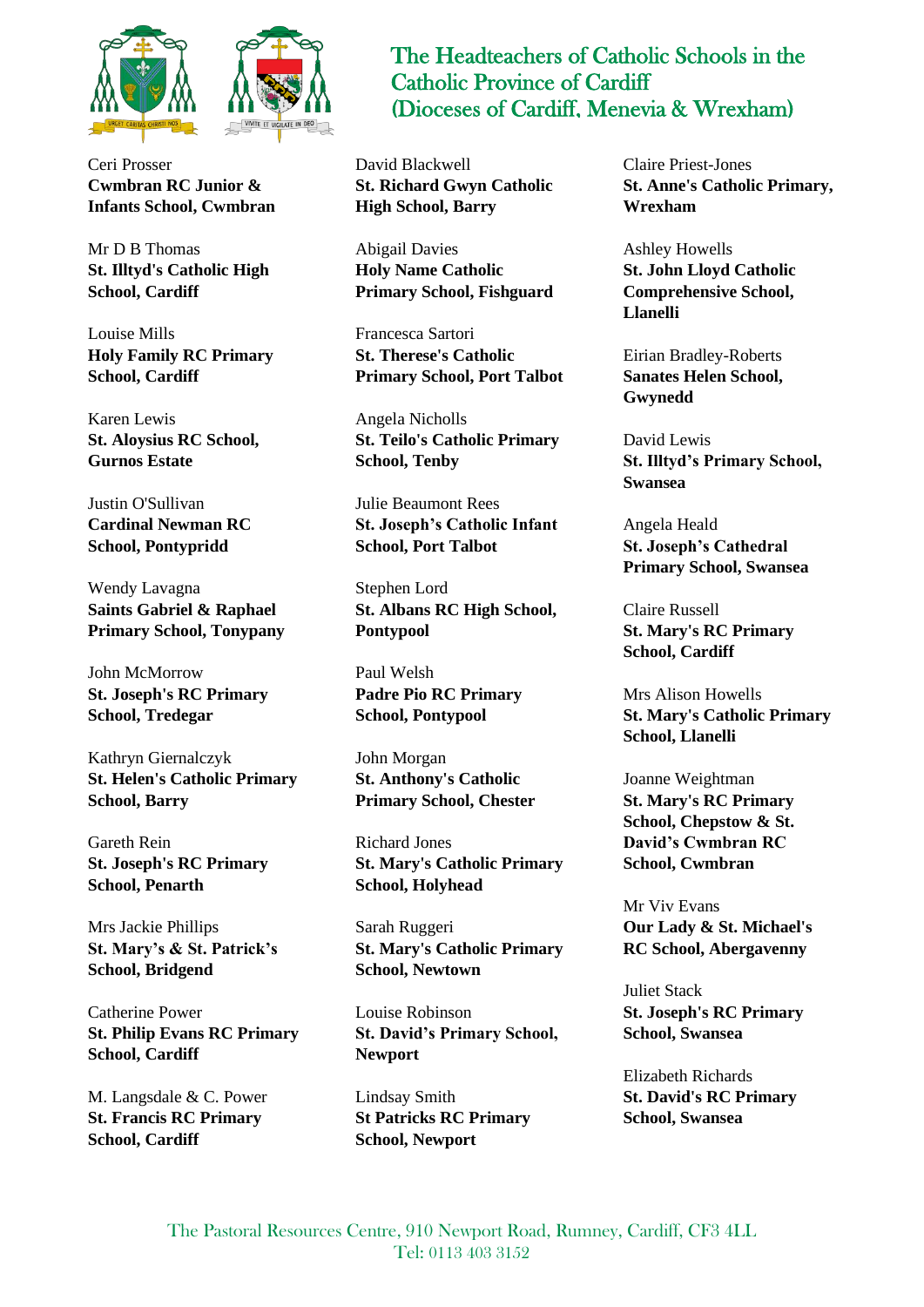

Catherine McCormack **St. Richard Gwyn Catholic High School, Flint**

Eugene Scourfield **St Joseph's RC School And 6th Form Centre, Port Talbot**

Miss Joanne Conway **Our Lady's RC School, Mountain Ash**

Mark Leighfield **St. David's Catholic College, Cardiff**

Suzanne Williams **St. Bernadette's Primary School, Cardiff**

Mrs J Jarrett **St. Joseph's RC High School, Newport**

H. Powell **Mary Immaculate High School, Cardiff**

Bernadette Brooks **St. Cuthbert's RC Primary School, Cardiff**

Alexandra Riordan **St Joseph's RC Primary School, Newport**

James Llewellyn **St. Gabriel's RC School, Newport**

Mrs Jill Jones **All Saints Catholic Primary School, Ebbw Vale**

Mrs Catherine Dowding **St. Cadoc's Catholic Primary School, Cardiff**

## The Headteachers of Catholic Schools in the Catholic Province of Cardiff (Dioceses of Cardiff, Menevia & Wrexham)

Mrs R Acton **St. Mary's RC Primary School, Wrexham**

Emma Pole **Bishop Vaughan School, Swansea**

Mrs Carmen Beveridge **St. Robert's RC Primary School, Bridgend**

Hannah Corcoran **St. Mary's RC Primary School, Carmarthen**

Angela Keller **Archbishop McGrath Catholic School, Bridgend**

Patrick Brunnock **Corpus Christi Catholic High School, Cardiff**

Mr Lyndon Watkins **St. Mary's RC Primary School, Bridgend**

Rachel Mary Molyneux **St. Mary's Catholic School, Flint**

Karen Wathan **St. Illtyds RC School, Dowlais & St. Mary's Catholic Primary School, Merthyr Tydfil**

Jane Beckett **St Joseph's RC Primary School, Newport**

Mrs Lucy Phillips **Ysgol Bendigaid William Davies, Llandudno**

Chris Wilkinson **St. Joseph's Catholic & Anglican High School, Wrexham**

Sue Roberts **Mary Immaculate Catholic Primary School, Haverfordwest**

Amanda Preston **Christ the Word School, Rhyl Denbighshire**

Sarah Mansfield **St. Francis Primary, Milford Haven**

Tim Baxter **St. Mary's RC School, Brynmawr**

Caroline May **St. Joseph's Catholic Junior School, Port Talbot**

Sian Jones-Evans **St. Winefride's Catholic School, Holywell**

Simon Hughes **St. David's Catholic Primary School, Mold**

Mr J Wilkinson **Ysgol Sant Joseph, Colwyn Bay**

Claire Dineen **St. Joseph's Catholic Primary School, Neath**

Mrs Rebecca Langley **Venerable Edward Morgan RC School, Deeside**

E. Brophy **St. Padarn's RC Primary School, Aberystwyth**

Kay O'Hanlon **Our Lady's School, Bangor**

The Pastoral Resources Centre, 910 Newport Road, Rumney, Cardiff, CF3 4LL Tel: 0113 403 3152